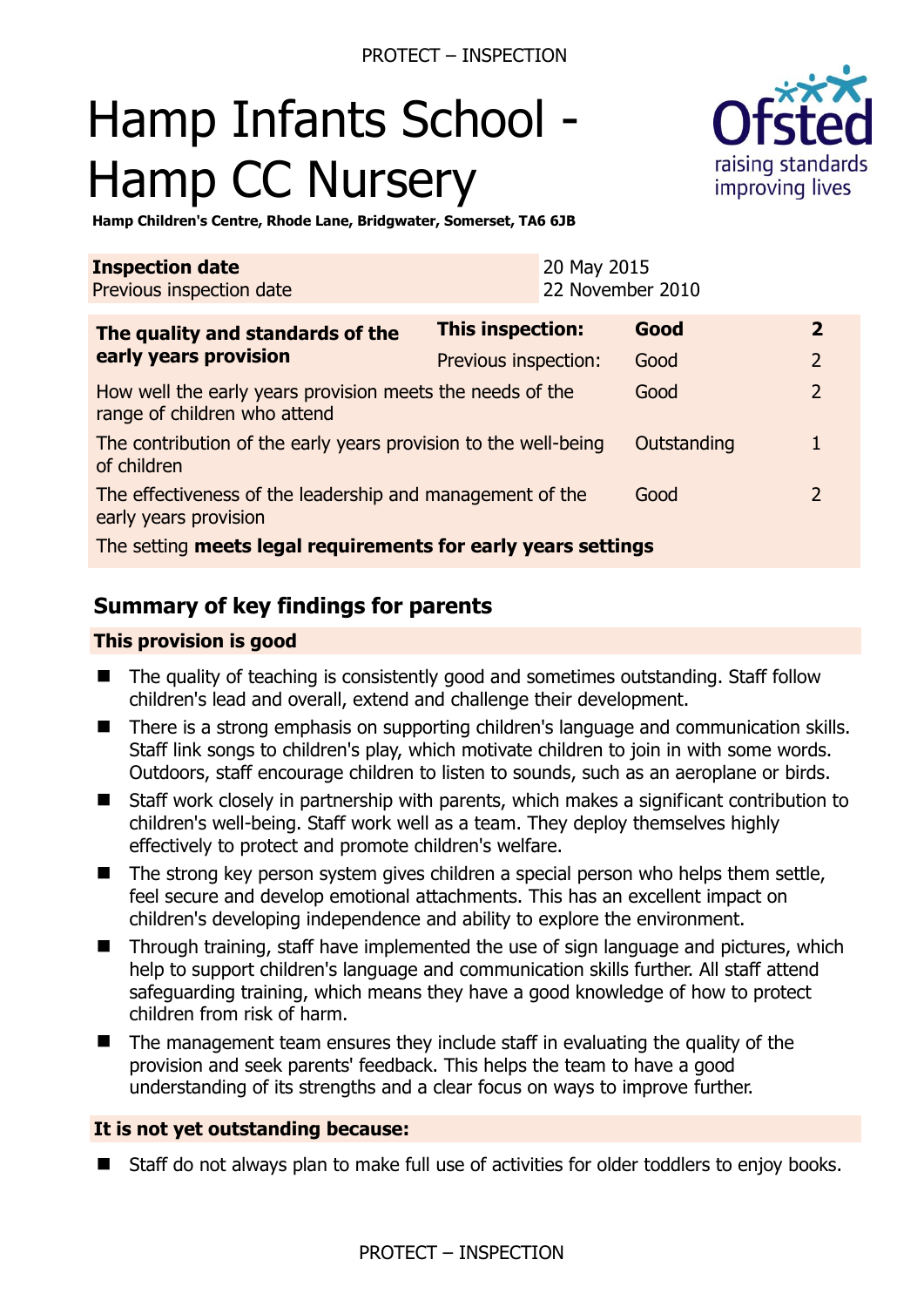# **What the setting needs to do to improve further**

## **To further improve the quality of the early years provision the provider should:**

 $\blacksquare$  review the planning for older toddlers to support them in using books more often.

#### **Inspection activities**

- The inspector observed activities and the quality of teaching indoors and outdoors.
- The inspector held a meeting with the provider and joint managers, and carried out a joint observation with one of the managers.
- The inspector spoke with staff and parents, and took account of the nursery's selfevaluation and parents' survey.
- The inspector checked safeguarding information and the premises.
- The inspector sampled documentation, including policies, procedures, children's development records and planning.

## **Inspector**

Elaine Douglas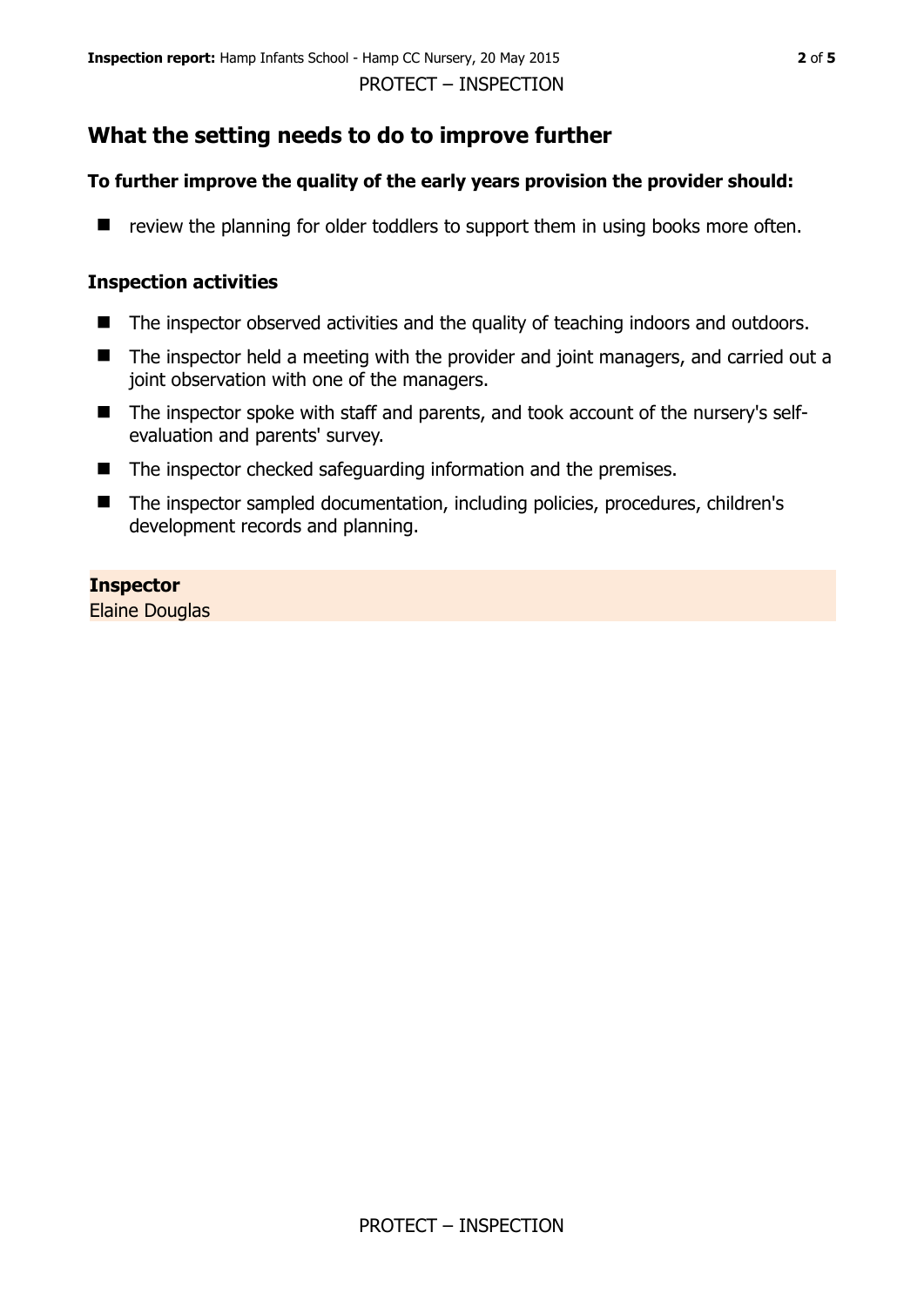## **Inspection findings**

#### **How well the early years provision meets the needs of the range of children who attend. This is good**

Staff have a good understanding of child development. They know how to plan for children's learning as soon as they start at the nursery because of good discussions with parents. In addition, they make their own effective observations. This ensures that, overall, planning meets children's individual learning needs; for example, they encourage children who are fascinated by technological toys to learn about cause and effect. As a result, children push balls through holes and discover what happens. Staff focus appropriately on young children's key areas of development, which prepares them well for their next stage of learning. For example, at the inspection, children were riveted to a whole group story. They joined in with actions and some familiar words. This promotes their personal, social and emotional development, as well as their language and physical skills.

#### **The contribution of the early years provision to the well-being of children is outstanding**

Staff provide a highly welcoming environment, where children feel secure. This has a significant benefit to children's development because they are confident to explore and take part in activities. The caring staff team supports children's physical and emotional well-being exceptionally well. Staff give children's health and safety the highest priority. Children enjoy nutritious snacks and have daily opportunities to be outdoors, where they learn to take appropriate risks under strict supervision. For example, at the inspection, children gained confidence in climbing up, across and off a bridge. Staff are exemplary role models and give children choices. They ask before helping children, enabling them to be as independent as possible, without getting frustrated. Staff praise children for good listening, which builds high self-esteem. As a result, children's behaviour is excellent.

## **The effectiveness of the leadership and management of the early years provision is good**

There is a strong management structure, which provides extensive support for staff. Staff receive regular supervision from the manager. She is implementing peer observations for staff to share effective practice and discuss better ways of working. They are currently developing their outdoor area further because they recognise the benefit to children's development. Staff build trusting relationships with parents, which have a positive benefit to children's learning and welfare. They invite parents to evening sessions where they can learn how staff teach their children and what they can do to support them at home. The management provides information in several languages and support parents in completing documentation. Since the last inspection, the manager has improved the monitoring of the planning; as a result, children make good progress in all areas of their development.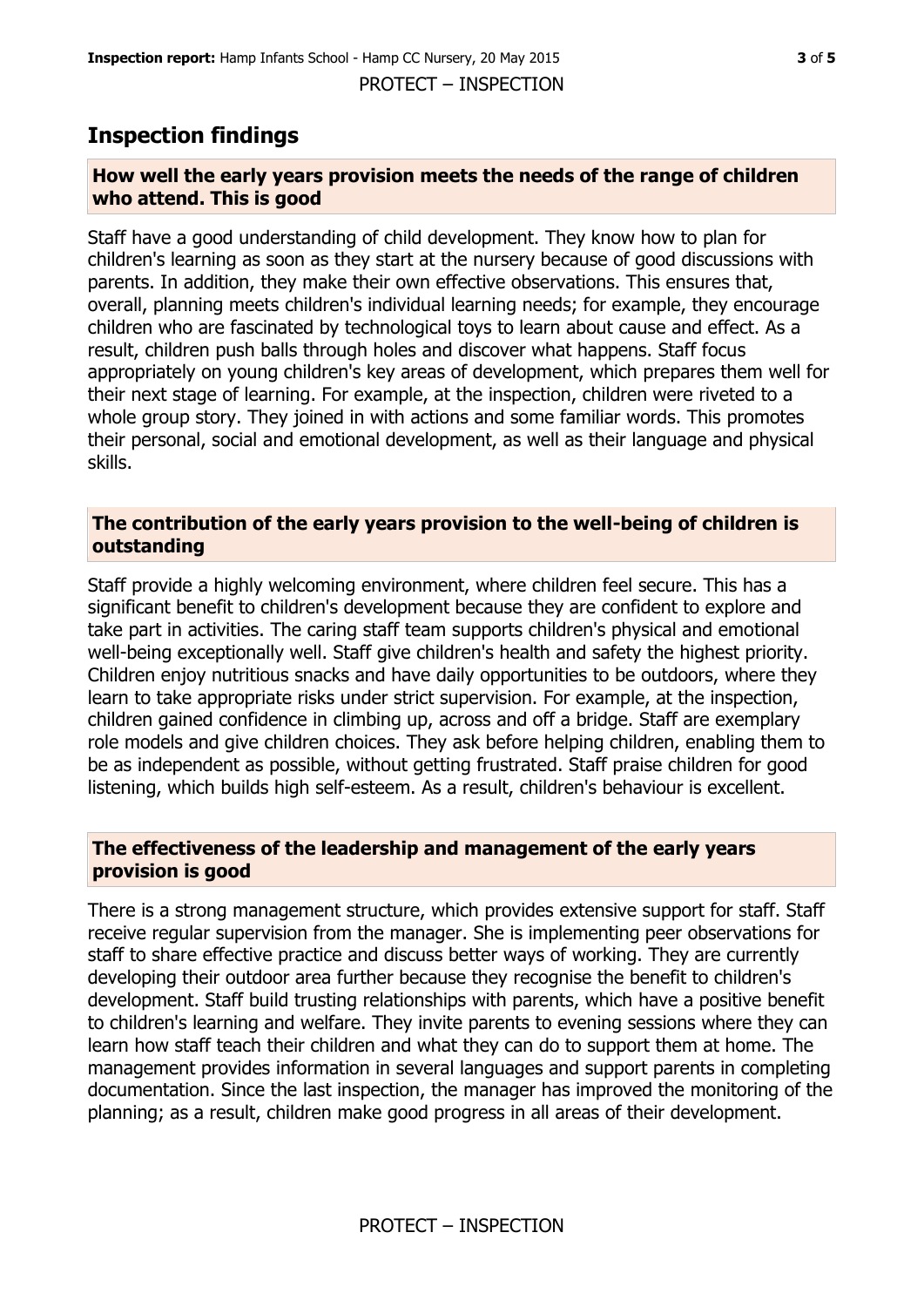# **Setting details**

| Unique reference number       | EY362609                           |  |
|-------------------------------|------------------------------------|--|
| <b>Local authority</b>        | Somerset                           |  |
| <b>Inspection number</b>      | 835485                             |  |
| <b>Type of provision</b>      | Full-time provision                |  |
| <b>Registration category</b>  | Childcare - Non-Domestic           |  |
| Age range of children         | $0 - 2$                            |  |
| <b>Total number of places</b> | 6                                  |  |
| Number of children on roll    | 2                                  |  |
| <b>Name of provider</b>       | Hamp Infants School Governing Body |  |
| Date of previous inspection   | 22 November 2010                   |  |
| <b>Telephone number</b>       | 01278 429 273                      |  |

Hamp Infants Children's Centre Nursery is managed by the board of governors of Hamp Infant School. It opened in 2007 and staff care for children under two-years-old in a baby unit within the children's centre, in Bridgwater, Somerset. The nursery is open each weekday from 8am to 5.30pm for 49 weeks of the year. There are six members of staff working in the baby unit, including two day-to-day managers. All staff hold an early years qualification at Level 3.

This inspection was carried out by Ofsted under sections 49 and 50 of the Childcare Act 2006 on the quality and standards of provision that is registered on the Early Years Register. The registered person must ensure that this provision complies with the statutory framework for children's learning, development and care, known as the Early Years Foundation Stage.

Any complaints about the inspection or the report should be made following the procedures set out in the guidance 'Complaints procedure: raising concerns and making complaints about Ofsted', which is available from Ofsted's website: www.gov.uk/government/organisations/ofsted. If you would like Ofsted to send you a copy of the guidance, please telephone 0300 123 4234, or email enquiries@ofsted.gov.uk.